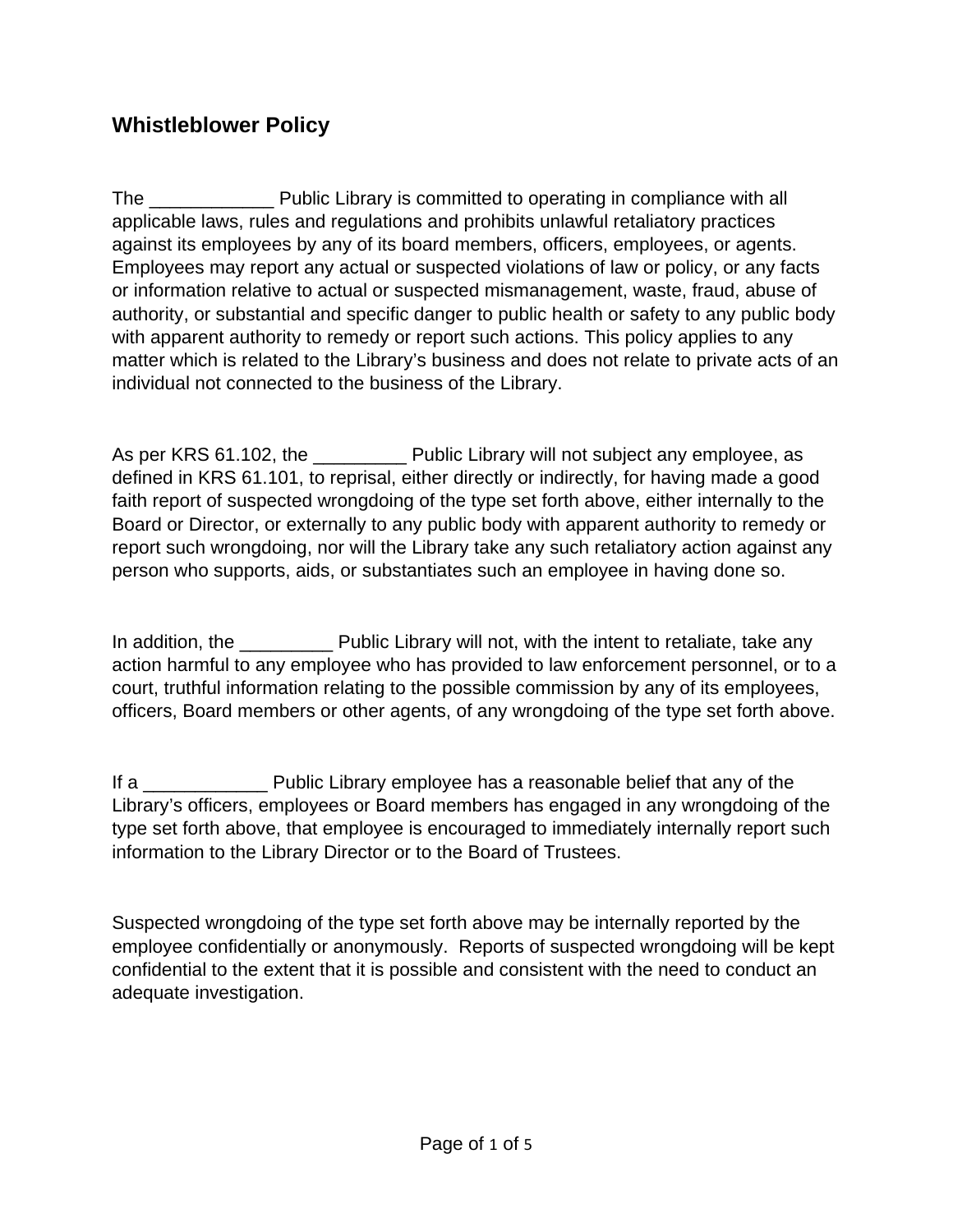Concerns may be submitted anonymously. Such anonymous concerns should be in writing and sent directly to the Library Director or the President of the Library Board at the Library's business address:

 {Name of Library} {Library Address}

An anonymous concern from any employee or citizen may also be submitted through the Library's Website at: \_\_\_\_\_\_\_\_\_\_\_\_\_\_\_\_\_\_\_\_\_\_\_ or via email at \_\_\_\_\_\_\_\_\_\_\_\_\_\_\_\_\_\_.

All internal reports of suspected wrongdoing of the type set forth above will be promptly investigated as appropriate. In conducting its investigations, the \_\_\_\_\_\_\_\_\_\_\_\_ Public Library will strive to keep the identity of the reporting employee(s) as confidential as possible.

The \_\_\_\_\_\_\_\_\_ Public Library may take disciplinary action (up to and including termination) against any employee who has engaged in unlawful retaliatory conduct in violation of this policy.

The \_\_\_\_\_\_\_\_\_\_ Public Library will ensure that all employees are advised of the content of the Whistleblower Policy and will train all levels of library supervision on the prohibition of retaliation in accordance with this policy.

Adopted by the \_\_\_\_\_\_\_\_\_\_\_\_\_\_\_\_\_\_\_\_ County Public Library Board of Trustees this \_\_\_\_ day of  $\qquad \qquad . 20 \qquad .$ 

\_\_\_\_\_\_\_\_\_\_\_\_\_\_\_\_\_\_\_\_\_ \_\_\_\_\_\_\_\_\_\_\_\_\_\_\_\_\_\_\_\_\_

President Secretary

I, \_\_\_\_\_\_\_\_\_\_\_\_\_\_\_\_\_\_\_\_\_\_\_\_\_\_\_ acknowledge receipt of and fully understand this Whistleblower Policy.

\_\_\_\_\_\_\_\_\_\_\_\_\_\_\_\_\_\_\_\_\_\_\_\_\_\_\_\_\_\_\_\_\_\_\_\_\_\_\_\_ Signature and Date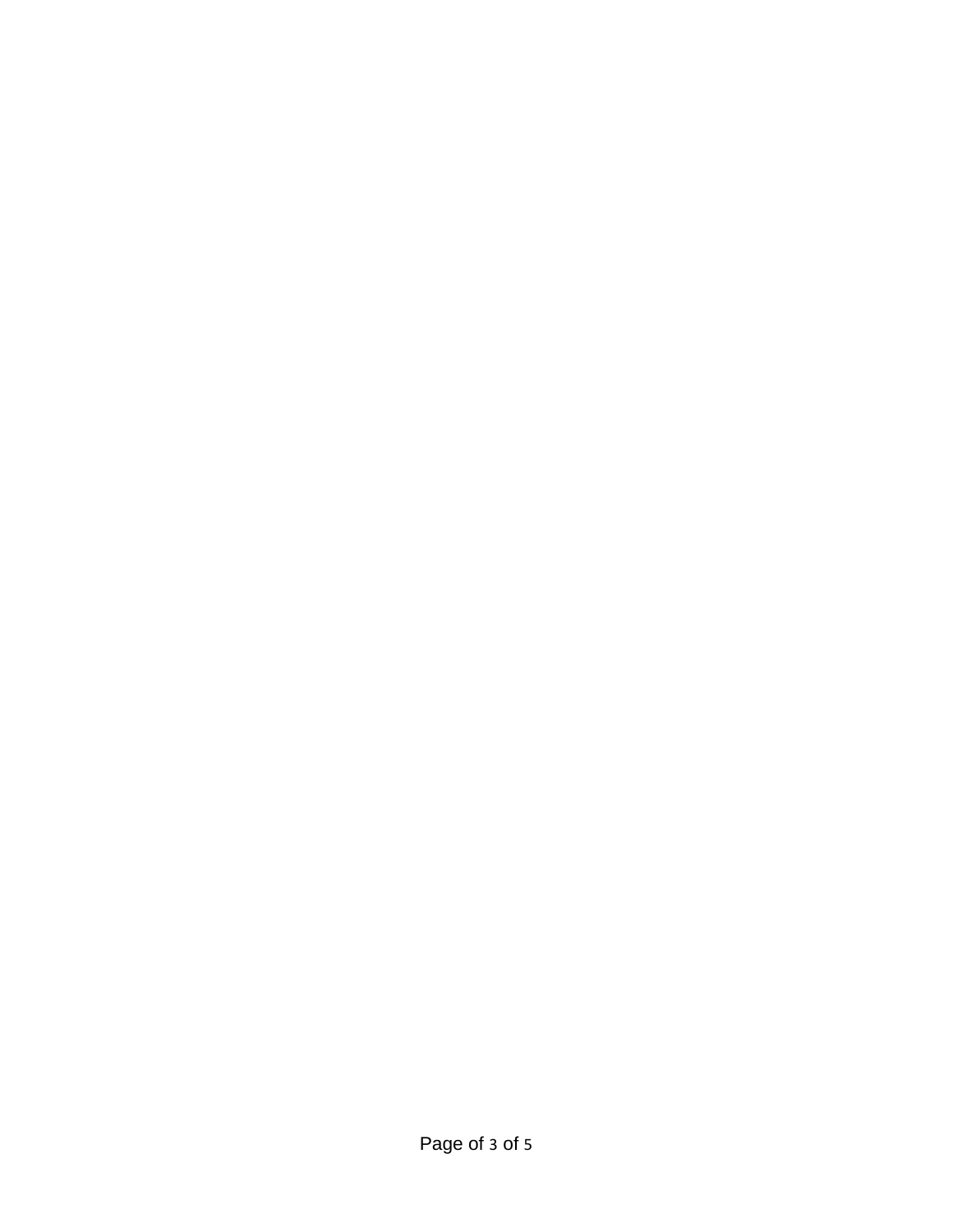## **Whistleblower Procedure**

#### **Who Can Report**

Any person (employee or member of the public) may report allegations of suspected improper governmental activities, as defined in the **Fublic Library's** Whistleblower Policy.

Suspected improper governmental activities may include any actual or suspected violations of law or policy or any actual or suspected mismanagement, waste, fraud, abuse of authority, or substantial and specific danger to public health or safety to any public body with apparent authority to remedy or report such actions.

Reports in writing are preferred to assure a clear understanding of the issues raised; however they may be made orally. Such reports should be factual rather than speculative or conclusive, and contain as much specific information as possible to allow for proper assessment of the nature, extent and urgency of preliminary investigative procedures.

#### **Reports By Employees**

Under KRS 61.102 employees are protected from retaliation for making reports of improper governmental activities.

#### **Anonymous Reports**

Whistleblower reports may be made anonymously. Anonymous reports must provide sufficient corroborating evidence to justify the commencement of an investigation. Anonymous whistleblowers should be aware that the inability of investigators to interview them may result in difficulty evaluating the allegations. Anonymous reports may, therefore, be less likely to result in an investigation.

#### **Where to File**

Oral or written reports may be directed to any of the following:

- Reports of impropriety regarding employees go to the supervisor or personnel/H.R
- Reports of impropriety regarding the director go to the board of trustees or personnel/H.R.
- Reports of fiscal impropriety regarding a trustee or the entire board of trustees go to the state auditor or the state police.